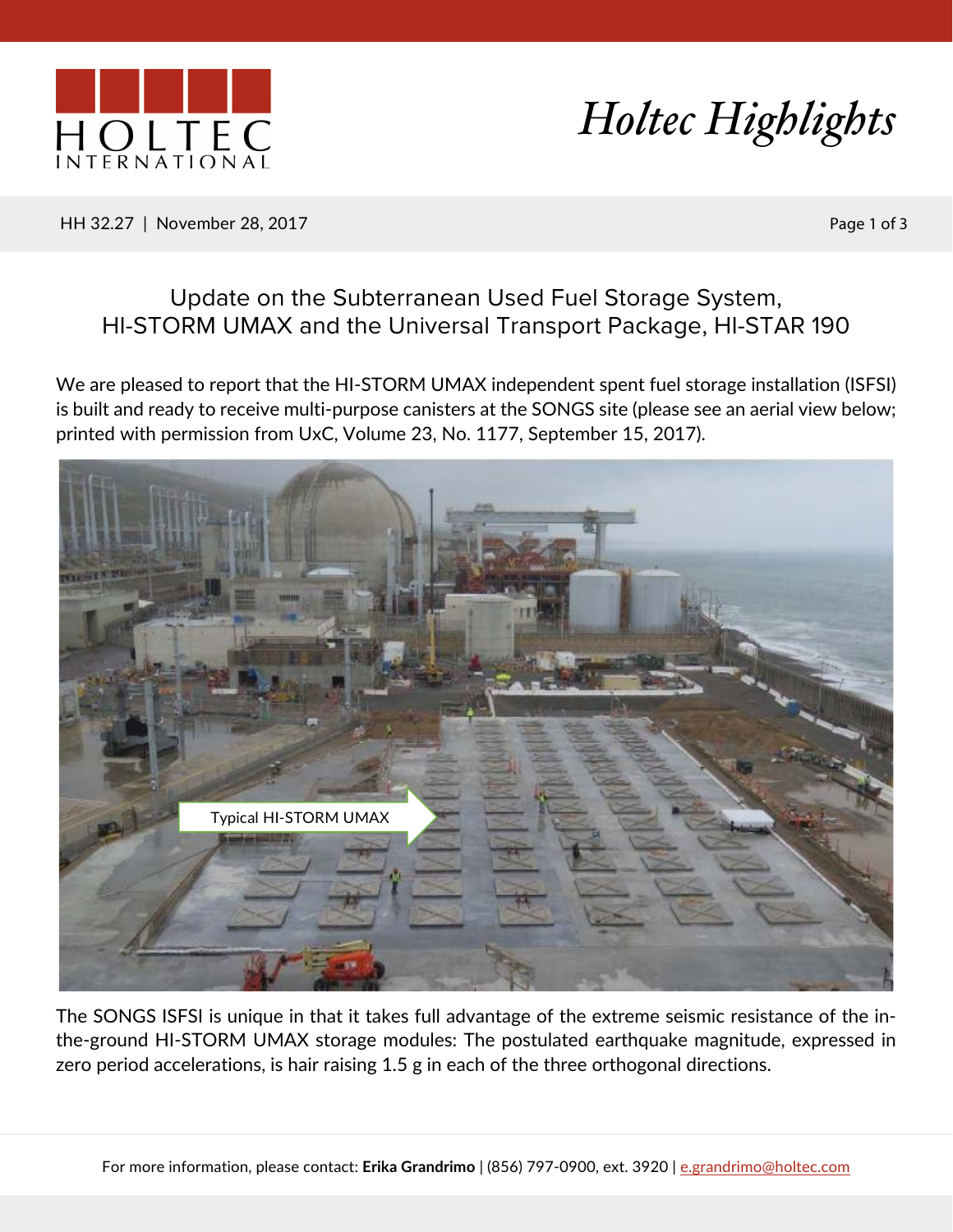



## HH 32.27 | November 28, 2017 | Page 2 of 3

Another recent noteworthy development is the pioneering effort by the Southern California Edison Company and Holtec to further fortify the SONGS' multi-purpose canisters against attack from marine air by a *laser peening* process guided by the established science on corrosion protection of stainless steel. A robust aging management program is being developed by Holtec in collaboration with Edison that will deploy our arsenal of corrosion prevention technologies to make a leakage event under a prolonged insitu storage scenario essentially non-credible. Our goal is to maintain the Canisters in such a pristine state that they can be readily hauled off to New Mexico, as soon as the Federal Government is able to so order, in full compliance with NRC's conditions for Canister transport set down in the license certificate for HI- STAR 190.

The HI-STAR 190 cask, licensed by both the USNRC and the Ukrainian regulator, is the universal transport package designated to haul the canisters stored at SONGS (and other sites owned by owners motivated to ship them off site). The first HI-STAR 190 cask is in fabrication (jointly by the Pittsburgh and Camden operating centers) of the Holtec manufacturing Division (photo below).



*HI-STAR 190 Transportation Overpack for Ukraine's Central Storage Facility under fabrication at Holtec*



*NRC Licensed HI-STAR 190 Universal Transportation slated for hauling SONGS' used fuel off site.*